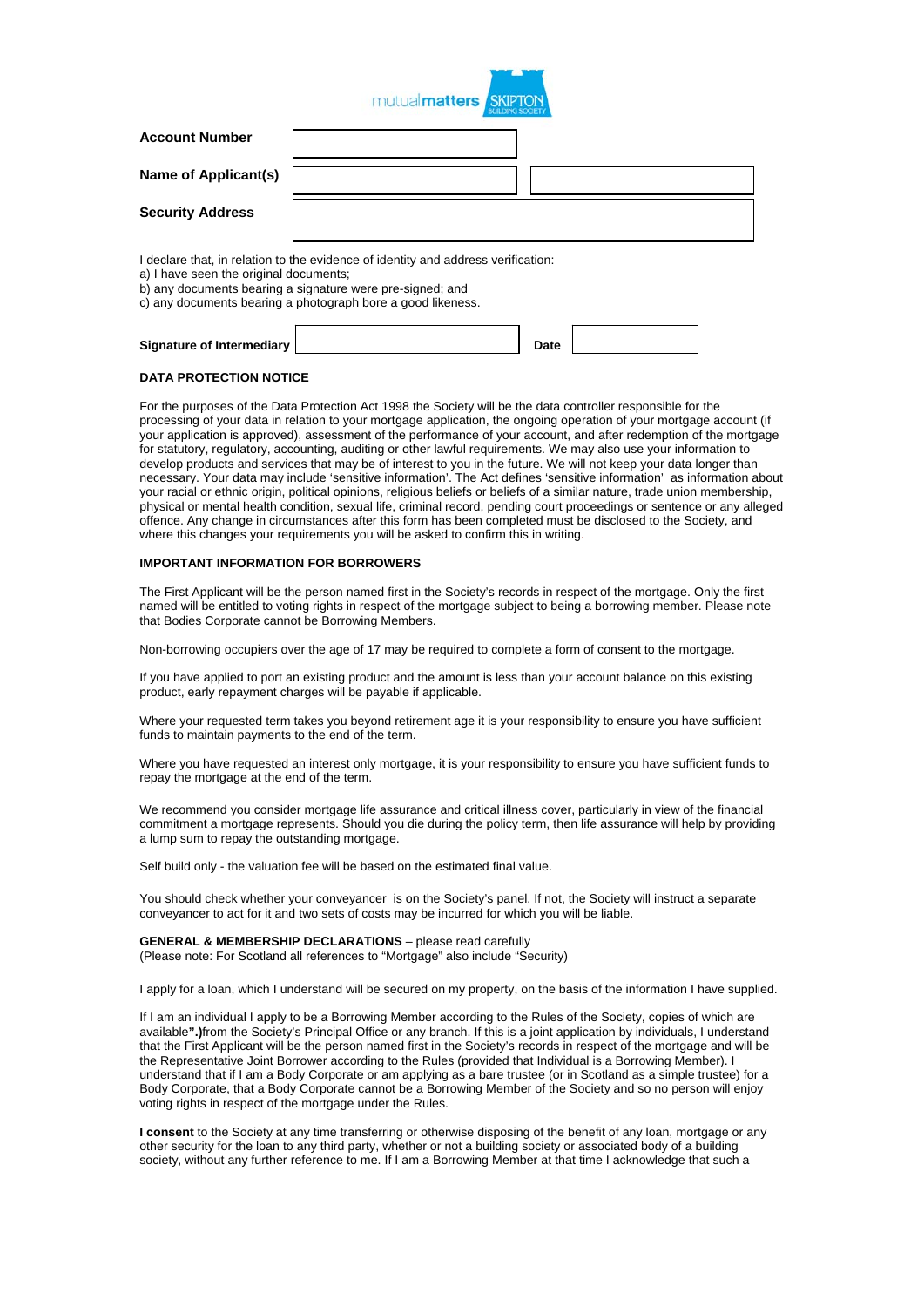transfer will lead to the termination of my borrowing membership of the Society and the loss of my rights as a Borrowing Member of the Society.

#### **I declare** that:

- I am over 18 years of age;
- there are no existing loans or mortgages in my name with the Society or any other lender other than declared on this application form;
- I have never been convicted of any criminal offence nor is any prosecution pending, excluding motoring or "spent" offences by virtue of the Rehabilitation of Offenders Act 1974 or the Rehabilitation of Offenders Act (Northern Ireland) Order 1978;
- any person interested now or in the future in the loan may rely upon the truth and accuracy of the information given and in any supporting documentation or information supplied by me;
- if any of the information I have given changes before the mortgage is completed, I shall advise the Society immediately.

## **APPLICATION COSTS AND MORTGAGE REPORT AND VALUATION**

I acknowledge that:

- the Society reserves the right to reject my application without giving any reason;
- a Report and Valuation on the property will be prepared by an external valuer. I understand that the Report is a valuation for the Society only. This is a limited report and is not a Homebuyers or Building survey. The Society is not an agent of the Valuer or firm of Valuers ("the Valuer") and I am making no agreement with the Valuer. Neither the Society nor the Valuer will warrant, represent or give any assurance to me that the statements, conclusions and opinions expressed or implied in the Report and Valuation will be accurate and valid and the Report and Valuation if supplied will be without any acceptance of responsibility to me on the part of the Valuer or the Society, even if the Valuer is negligent in relation to the Report and Valuation;
- in some circumstances the Society will only instruct a kerbside valuation which is a limited inspection, or an automated mortgage valuation.

## **YOUR PERSONAL DATA**

I consent to the Society using and disclosing the information contained in my application form and about my account in the following ways:

- passing the Report and Valuation to any other firm of valuers or surveyors if any further inspection or revaluation is required at any time;
- using particulars in this application, any supporting documents or information whether relating to the property or not, the mortgage and conduct of the mortgage account and any information or documentation involving me or the property (which may include sensitive information) for initial and ongoing credit assessment purposes and in connection with the taking out of the mortgage, operation and statistical analysis of my mortgage account and to the passing of this information to the Society's agents and third party processors if this is necessary for any of these purposes. Data may be transferred to any country including countries outside the European Economic Area for any of these purposes and for systems administration. I further consent to the Society passing the same to any transferee, potential transferee, guarantor, potential guarantor of the mortgage or their legal or mortgage intermediary;
- passing any details relating to the mortgage application up to and including completion of the loan, to any mortgage intermediary who introduced my application to the Society;
- information about the mortgage including the purpose of the loan, its amount, any sums secured, the interest rate, the term of the loan and the repayment details being passed to any person who is required to sign the Society's standard Form of Consent or Form of Acknowledgement or their legal advisers;
- information on undisputed personal debts which are in default and where no satisfactory proposals for repayment have been received by the Society following formal demand, being passed to a credit reference agency;
- (in the event the property to be mortgaged is repossessed by the Society) information being passed to a credit reference agency;
- disclosure to regulatory bodies for the purpose of monitoring compliance with any regulatory rules, and to the Financial Ombudsman Service for the purpose of complaints investigation;
- to make enquiries of authorised referees and licensed credit reference agencies who will supply the Society with credit information, as well as information from the Electoral Register. The agencies will record details of the search whether or not this application proceeds. We will use credit scoring methods to assess this application and to verify your identity. The Society may also make periodic searches of group records, credit reference agencies and fraud prevention agencies to manage my account and carry out ongoing credit risk assessment and statistical analysis of the performance of my account. These further searches will not be seen or used by other lenders to assess my ability to obtain credit. Credit searches and other information which is provided to the Society and/or the credit reference agencies, about me and those with whom I am linked financially, may be used by the Society and other companies if credit decisions are made about me, or other members of my household. This information may also be used for debt tracing and the prevention of money laundering as well as the management of my account;
- to prevent or detect fraud, or to assist in verifying my identity, the Society may make searches of Group records and at fraud prevention agencies who will supply information. The Society may also pass information to financial and other organisations involved in fraud prevention to protect it and its customers from theft and fraud. The Society, members of the Group, and other companies may use this information if decisions are made about me or others at my address(es) on credit or credit-related services or motor, household, credit, life or any other insurance facilities. It may also be used for tracing and claims assessment;
- if false or inaccurate information is provided and fraud is identified, details will be passed to fraud prevention agencies to prevent fraud and money laundering;
- further details explaining how the information held by fraud prevention agencies may be used can be obtained by writing to Compliance Department, Skipton Building Society, The Bailey, Skipton, North Yorkshire BD23 1DN, or from our website skipton.co.uk;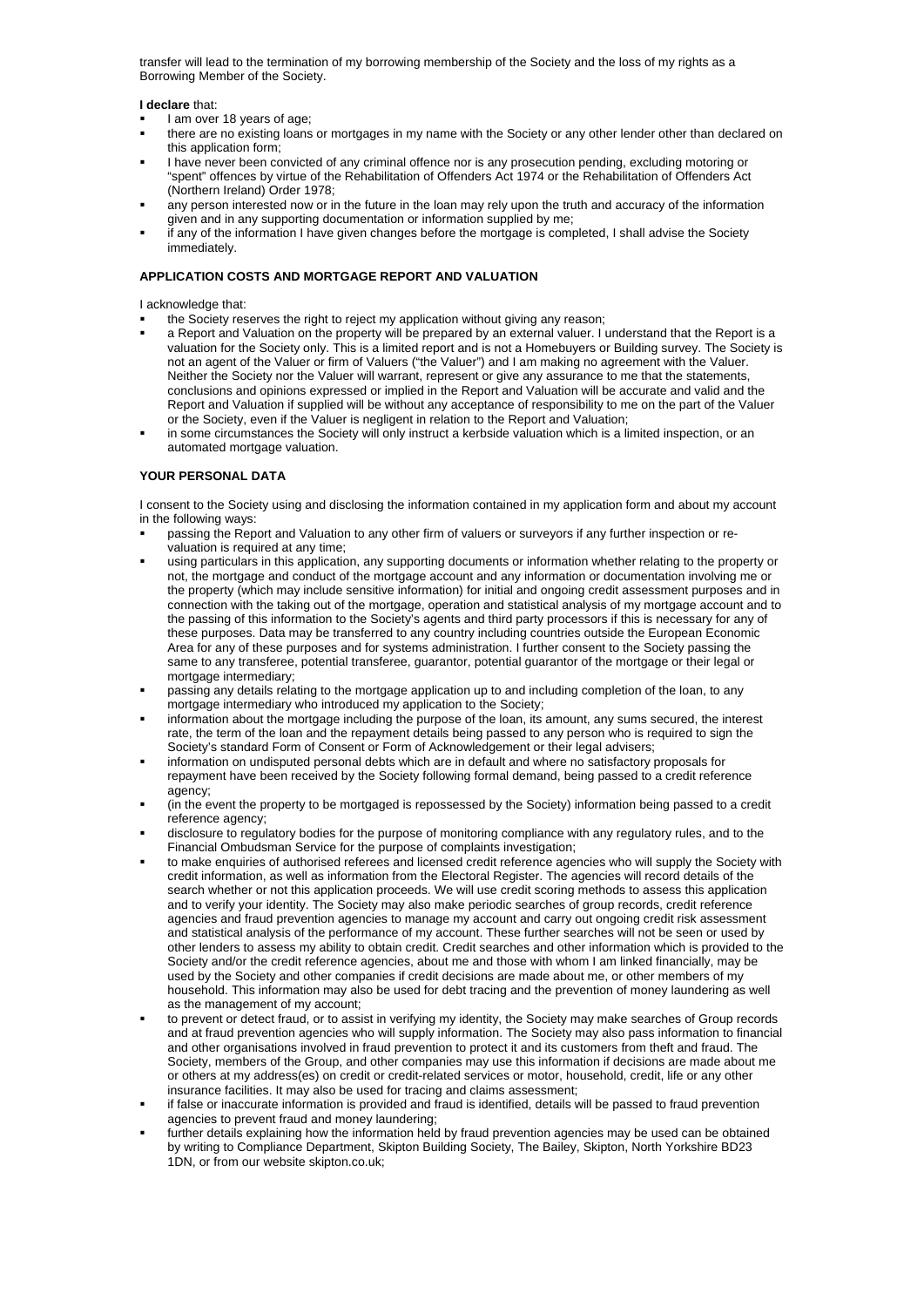- using my information to help develop and improve the products and services offered to me and other customers. The Society may also share information with other companies within the Skipton Building Society Group to help provide me with a high standard of service, (for example administrative purposes).
- Passing relevant information to insurers in connection with any application for household, mortgage payment provide me with a high standard of service, (for example administrative purposes).

I understand that:

- information held about me by the Credit Reference Agencies may already be linked to records relating to one or more of my partners. For the purposes of this application we may be treated as financially linked and my application will be assessed with reference to any "associated" records of my partners. By stating a financial association with another party, I also declare that the Society is entitled to disclose information about my joint applicant and/or anyone else referred to by me; and search, link and/or record information at credit reference agencies about me and/or anyone else referred to by me;
- an "association" between joint applicants and/or any individual identified as my financial partner, will be created at credit reference agencies, which will link our financial records. I and anyone else with whom I have a financial link understand that each other's information will be taken into account in all future applications by either or both of us. This linking will continue until one of us successfully files a "disassociation" at the credit reference agencies.

## **DATA ACCESS**

I understand that:

- with limited exceptions I can request in writing, upon payment of a fee, details which are held about me by the Society, and where necessary rectify the information that is held about me.
- I have the right of access to my personal records held by credit and fraud agencies. The Society will supply their names and addresses upon request.

I confirm that all the information I have given to my intermediary to complete my application is correct and complete. I understand the Society will send me a summary of the information submitted and that it is important that I contact them immediately if any of this information is incorrect or incomplete.

To the best of my knowledge and belief the statements in these declarations are true and correct.

I authorise you to take up references and check my identity in such ways that are deemed necessary.

I understand a Mortgage Tariff of Charges is available on request.

It is a condition of any Mortgage Offer that your monthly payments are made by Direct Debit. Please complete all sections of the Direct Debit form.

The first full monthly payment will be collected on the first of the month following completion of your mortgage. Interest from the date of completion until the end of the month will not be collected by Direct Debit and is payable separately.

If your bank/building society rejects an application from Skipton Building Society for payment by Direct Debit, a fee will be charged and debited to your account in accordance with the Mortgage Tariff of Charges.

#### **MARKETING CONSENT**

**I consent** to receiving details of other products and services and confirm that I understand that:

I can request not to receive any details from the Society about its own or Skipton Building Society Group products by writing to it at The Bailey, Skipton BD23 1DN, or by ticking this box:

| Do not send me any details by post: |  |
|-------------------------------------|--|
|-------------------------------------|--|

| Applicant 1 | $\vert$ Applicant 2 $\vert$ |
|-------------|-----------------------------|
|-------------|-----------------------------|

The information provided in this application may be shared by the Society with other companies within the Skipton Building Society Group (a list of which is available on request) for marketing purposes. I understand that I may request the Society not to share my personal details with these companies by writing to it at The Bailey, Skipton BD23 1DN, or by ticking this box:

| Do not share my details: |                                         |  |  |
|--------------------------|-----------------------------------------|--|--|
|                          | Applicant 1   $\Box$ Applicant 2 $\Box$ |  |  |

I can request not to receive any details by telephone about the Society's products by writing to it at The Bailey, Skipton BD23 1DN at any time, or by ticking this box:

|  | Do not phone: |
|--|---------------|
|--|---------------|



**I consent** to receiving details of the Society's products and services by email:

| I consent to you emailing me: |  |
|-------------------------------|--|
|-------------------------------|--|

| <b>Applicant 1</b> |  | <b>Applicant 2</b> |  |  |
|--------------------|--|--------------------|--|--|
|--------------------|--|--------------------|--|--|